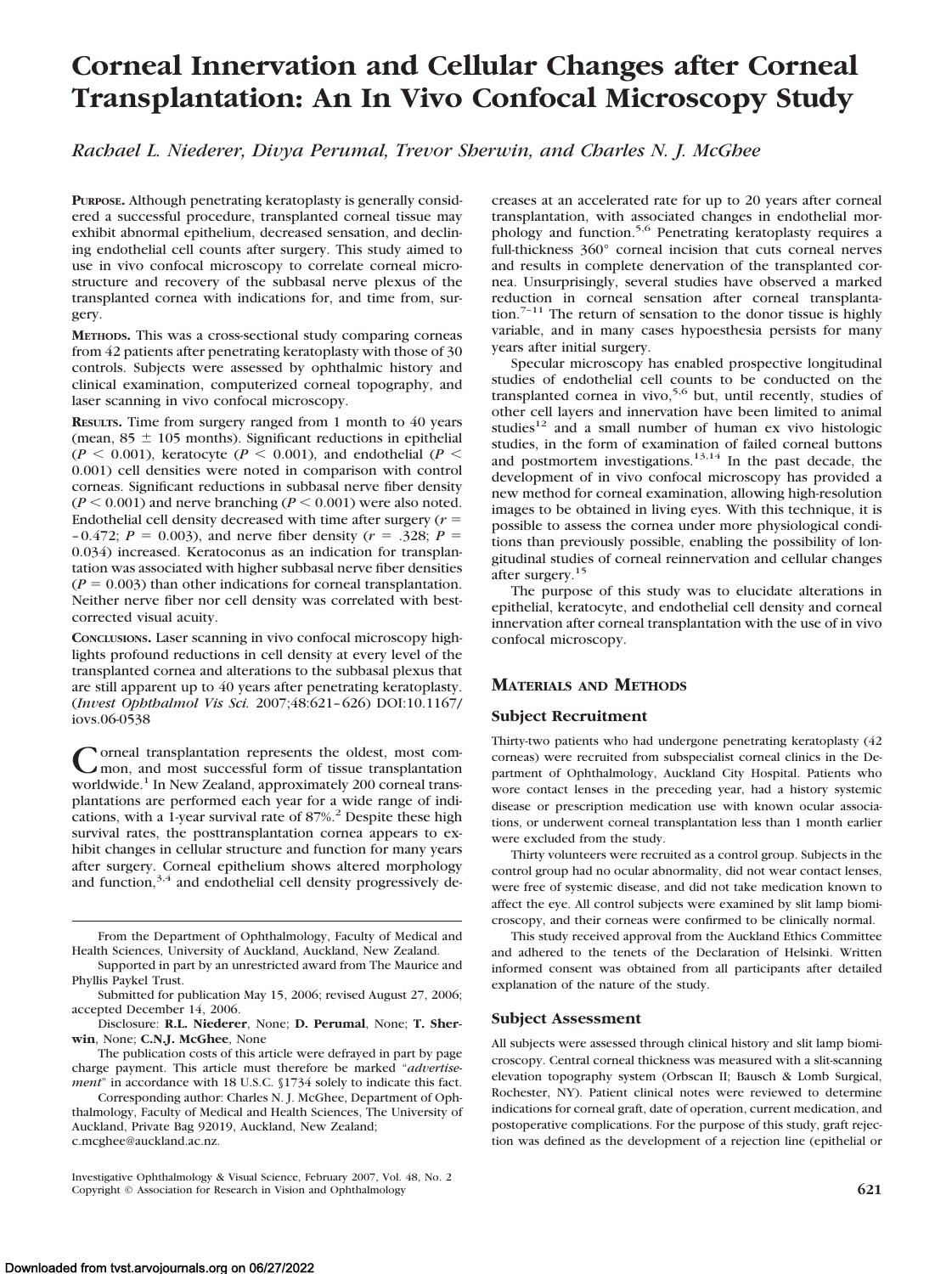endothelial) or spreading corneal edema in a previously thin, clear graft with either corneal infiltrates or a unilateral anterior chamber reaction.16 Increased intraocular pressure (IOP) was defined as a single IOP reading  $\geq 22$  mm Hg after penetrating keratoplasty.

### **In Vivo Confocal Microscopy**

Laser scanning in vivo confocal microscopy was performed on all subjects with a corneal module (HRT II; Heidelberg Retina Tomograph II Rostock Corneal Module [RCM]; Heidelberg Engineering GmbH, Heidelberg, Germany). This microscope uses a 670-nm red wavelength diode laser source. A  $60 \times$  objective water immersion lens with a numerical aperture of 0.9 (Olympus, Tokyo, Japan) and a working distance relative to the applanating cap of 0.0 to 3.0 mm was used. Images produced with this lens measure  $400 \mu m \times 400 \mu m$ , and the manufacturer quotes the transverse resolution and the optical section thickness as 2  $\mu$ m and 4  $\mu$ m, respectively. The module used (RCM; Heidelberg Engineering GmbH) uses an entirely digital capture system.

The central cornea of the eye that had undergone penetrating keratoplasty was examined in each patient. In the control subjects, one eye was selected at random for examination. Each eye was anesthetized with one drop of 0.4% benoxinate hydrochloride (Chauvin Pharmaceuticals, Surrey, UK), and a coupling agent (Viscotears; Carbomer 980, 0.2%; Novartis, North Ryde, NSW, Australia) was used between the applanating lens and the cornea. All subjects were asked to fixate on a distance target aligned to enable examination of the central cornea. The full thickness of the central cornea was scanned using the device's "section" mode. Total duration of in vivo confocal examination was approximately 2 minutes per eye. None of the subjects experienced any visual symptoms or corneal complications as a result of the examination.

### **Image Analysis**

For each cornea, three images were taken from each of the following levels: basal epithelium, subbasal nerve plexus, anterior stroma, mid stroma, posterior stroma, and endothelium. Anterior stroma was defined as the first three clear images (without motion blur or compression lines) immediately posterior to Bowman layer, posterior stroma was defined as the first three clear images immediately anterior to Descemet membrane, and mid stroma was defined as three images equidistant from Bowman layer and Descemet membrane in the fullthickness section. All images were subsequently randomized and encoded by a single independent observer (DP).

Measurements were performed using a caliper tool (analySIS 3.1; Soft Imaging System, Münster, Germany). For all epithelial and endothelial pictures, a standard central counting frame measuring  $200 \times$  $200 \mu m$  was used. For all subbasal nerve plexus and stromal images, the full  $400 \times 400$ - $\mu$ m frame was used. Nerve fiber density (NFD) was assessed by measuring the total length of all nerve fibers and branches per square millimeter. Nerve branch density (NBD) was calculated as the number of nerve branches or anastomoses per square millimeter, and nerve branches per millimeter nerve (NBN) was calculated as the number of nerve branches or anastomoses per millimeter nerve. Interobserver error was estimated by reassessing 10% of the images captured by an independent, blinded, second investigator (DP).

## **Statistical Analysis**

All values were entered into a database (Excel; Microsoft, Redmond, WA) and were subsequently imported into statistical software for analysis. Snellen visual acuities were converted to equivalent LogMAR values for analysis, and statistical analysis was performed (SPSS Version 12 for Windows; SPSS, Chicago, IL). Basic descriptive statistics were calculated on all data gathered, and values are reported as mean  $\pm$  SD. Correlations between continuous variables were examined by calculating Pearson correlation coefficient (*r*). Student independent *t* test was used to compare values between two groups. The 95% limits of agreement (LOA) for interobserver repeatability were calculated using

the method of Bland and Altman.<sup>17</sup> All tests were two-tailed, and  $P \leq$ 0.05 was considered statistically significant.

## **RESULTS**

Results from in vivo confocal microscopy of 42 eyes that had undergone penetrating keratoplasty in 32 subjects were included in the study and compared with a control group of 30 eyes from 30 volunteers. Mean ages were  $45.3 \pm 17.3$  years in the posttransplantation group and were slightly younger,  $40.9 \pm 10.5$  years, in the control group, though this was not statistically significant ( $P = 0.225$ ). No significant difference based on sex was observed between the posttransplantation and the control groups (38% male in the posttransplantation group; 33% male in the control group;  $P = 0.682$ ).

The most common indication for penetrating keratoplasty in the posttransplantation group was keratoconus in 32 corneas (76%), followed by Fuchs' endothelial dystrophy (7%), pseudophakic bullous keratopathy (5%), and infectious keratitis (5%). Posttransplantation patient characteristics are reported in Table 1. Mean time from surgery was 7.1 years (85  $\pm$ 105 months; range, 1– 480 months). Mean best-corrected visual acuity (BCVA) was 20/50, mean corneal astigmatism was 5.7  $\pm$ 3.7 D, and mean keratometry was  $45.7 \pm 4.8$  D.

The 95% limits of agreement for interobserver repeatability were epithelium ( $\pm$ 7%), NFD ( $\pm$ 16%), anterior stroma ( $\pm$ 10%), mid stroma ( $\pm$ 7%), posterior stroma ( $\pm$ 12%), and endothelium  $(11\%)$ 

Significant reductions in cell density were observed at all levels of the posttransplantation cornea compared with controls. Significant reductions in subbasal NFD, NBD, and NBN were observed in the transplanted corneas (Table 2). Reduction in endothelial cell density was associated with an increase in central corneal thickness in the posttransplantation cornea  $(r = -0.569; P \le 0.001)$ . No correlation was observed between NFD and epithelial ( $P > 0.05$ ), endothelial ( $P > 0.05$ ), or keratocyte ( $P > 0.05$ ) cell density in the posttransplantation cornea. No association was observed between age or sex and cell density or nerve fiber parameters at any level of the posttransplantation cornea ( $P > 0.05$ ).

No statistical association was observed between BCVA and endothelial, keratocyte, or epithelial cell density, or innervation density at the time of examination. In addition, no statistical associations were observed between mean keratometry or corneal astigmatism and cell or innervation density. A modest correlation was observed between BCVA and corneal astigmatism  $(r = .380; P = 0.038)$ , and corneal astigmatism increased with time after surgery  $(r = .564; P = 0.001)$ .

Endothelial cell density in the posttransplantation group decreased with time after penetrating keratoplasty (*r*

**TABLE 1.** Posttransplantation Complications and Topical Medication

|                                 | Posttransplantation<br>Corneas |            |
|---------------------------------|--------------------------------|------------|
|                                 | No.                            | Percentage |
| Postoperative complications     |                                |            |
| Previous rejection episode      | 15                             | 35.7       |
| Previous high IOP               | 3                              | 7.1        |
| Topical medication              |                                |            |
| No topical medication           | 27                             | 64.3       |
| Topical corticosteroid          | 15                             | 35.7       |
| Topical chloramphenicol         | 4                              | 9.5        |
| Topical ocular antihypertensive | 3                              | 7.1        |

 $n = 42.$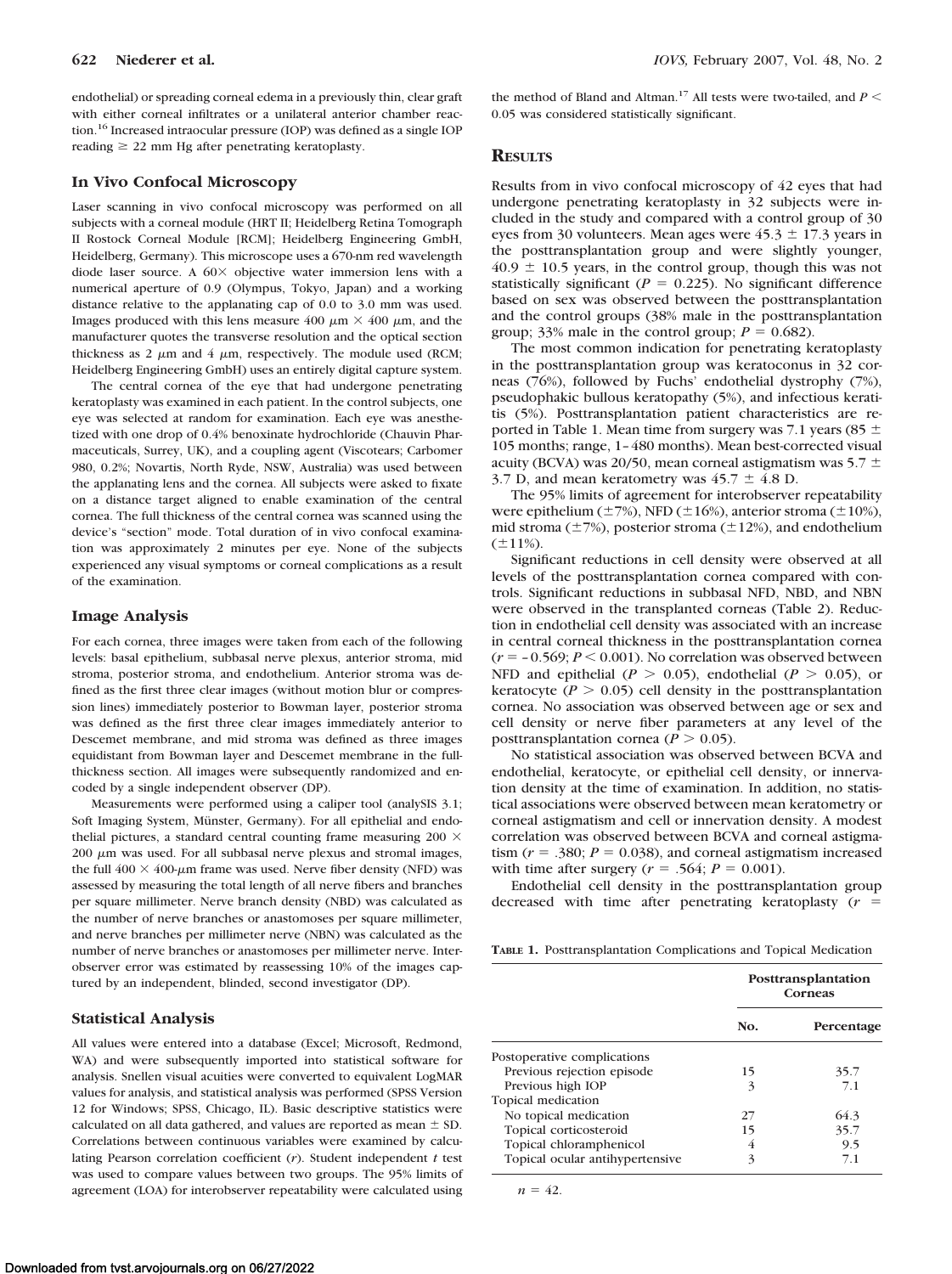**TABLE 2.** Comparison between Control and Posttransplantation Corneal Parameters

| <b>Density</b>   | Control         | Posttransplantation | $P^*$   |
|------------------|-----------------|---------------------|---------|
| Basal epithelial |                 |                     |         |
| cell             | $6397 \pm 1107$ | $5379 \pm 1142$     | < 0.001 |
| Subbasal nerve   |                 |                     |         |
| fiber            | $21.6 \pm 5.98$ | $1.83 \pm 3.42$     | < 0.001 |
| Nerve branch     | $86.3 \pm 56.2$ | $4.66 \pm 10.3$     | < 0.001 |
| Nerve branch/    |                 |                     |         |
| mm nerve         | $3.68 \pm 1.44$ | $0.48 \pm 1.12$     | < 0.001 |
| Anterior         |                 |                     |         |
| keratocyte       | $715 \pm 271$   | $372 \pm 193$       | < 0.001 |
| Mid stroma       |                 |                     |         |
| keratocyte       | $340 \pm 49.3$  | $194 \pm 69.5$      | < 0.001 |
| Posterior        |                 |                     |         |
| keratocyte       | $297 \pm 60.4$  | $198 \pm 62.5$      | < 0.001 |
| Endothelial cell | $2699 \pm 313$  | $1222 \pm 682$      | < 0.001 |
| Central corneal  |                 |                     |         |
| thickness        | $547 \pm 27.9$  | $595 \pm 47.8$      | < 0.001 |
|                  |                 |                     |         |

 $n = 30$  controls;  $n = 42$  patients. All values reported as mean  $\pm$ SD (to 3 s.f.).

\* Student independent *t* test.

 $-0.472$ ;  $P = 0.003$ ). NFD ( $r = .328$ ;  $P = 0.034$ ) and NBN ( $r =$ .322;  $P = 0.038$ ) increased with increasing time from surgery. No correlation was observed between epithelial and keratocyte cell density in the posttransplantation patients and the time after keratoplasty ( $P > 0.05$ ).

Endothelial density was reduced in posttransplantation patients with a history of previous graft rejection (1396  $\pm$  697 cells/mm<sup>2</sup> vs. 902  $\pm$  539 cells/mm<sup>2</sup>; *P* = 0.023) and in patients with a history of elevated IOP (1260  $\pm$  697 cells/mm<sup>2</sup> vs. 786  $\pm$  192 cells/mm<sup>2</sup>;  $P = 0.018$ ). However, no significant difference in epithelial or keratocyte cell density or nerve fiber parameters was observed in posttransplantation patients with a history of previous graft rejection or high IOP ( $P > 0.05$ ). No significant association was observed between use of topical medication and any of the corneal parameters measured (*P* 0.05).

Patients who underwent the initial surgery for keratoconus had higher NFD (2.36  $\pm$  3.77 mm/mm<sup>2</sup> vs. 0.16  $\pm$  0.39 mm/ mm<sup>2</sup>;  $\bar{P} = 0.003$ ), higher NBD (6.12  $\pm$  11.48 branches/mm<sup>2</sup> vs.  $0 \pm 0$  branches/mm<sup>2</sup>;  $P = 0.005$ ), and greater NBN (0.63  $\pm$ 1.25 branches/mm vs.  $0.00 \pm 0$  branches/mm;  $P = 0.008$ ) than patients who underwent penetrating keratoplasty for other indications. No association was observed between epithelial, keratocyte, or endothelial cell density and the indication for corneal transplantation ( $P > 0.05$ ).

Qualitatively, subbasal nerve fibers appeared shorter and more tortuous in the posttransplantation corneas than in control corneas (Fig. 1). Particularly abnormal regeneration of the stromal nerves was noted in one patient (Fig. 2), a 37-year-old woman with keratoconus who had undergone bilateral penetrating keratoplasty. Transplantation was performed in the left eye 14 years earlier, and the stromal nerves showed prolific regeneration after a coiled course with an abnormal branching pattern. Stromal nerves in the opposite eye, 17 years after corneal transplantation, were normal.

## **DISCUSSION**

Penetrating keratoplasty is the most frequently performed transplantation procedure, and, though success rates are high, long-term graft survival remains limited by graft rejection, late endothelial failure, and recurrence of the original disease.<sup>1,18,19</sup> This study used in vivo confocal microscopy examination of a cross-section of eyes 1 month to 40 years after corneal transplantation to assess cell density and innervation in the postkeratoplasty cornea.

Corneal nerves provide important protective and trophic functions, and interruption of corneal innervation may result in altered epithelial morphology and function, poor tear film, and delayed wound healing.<sup>20-23</sup> Penetrating keratoplasty causes complete sensory denervation of the donor cornea; the nerves of the donor cornea undergo rapid degeneration after transplantation, though Schwann cell sheaths remain empty and intact.<sup>12</sup> In the present study, reduced subbasal NFD was observed in the cornea up to 40 years after penetrating keratoplasty. To our knowledge, this represents the first quantitative study of corneal NFD after corneal transplantation and is consistent with previous observations of highly variable corneal sensation after transplantation, with abnormal sensation observed up to 32 years after corneal surgery.<sup>7-11</sup>

Regeneration of the subbasal nerve plexus occurs at a far slower rate after penetrating keratoplasty than after cataract or refractive surgery.<sup>24,25</sup> The rate of nerve fiber regeneration after surgery is dependent on depth and circumference of incision. An incision smaller than approximately 50% corneal thickness or smaller than 360° circumference spares some of the stromal nerves, allowing neural regeneration from adjacent stromal nerves.<sup>26</sup> Impaired sensory innervation after penetrating keratoplasty may contribute to the relatively high frequency of epithelial complications observed after the procedure.<sup>4</sup>

No correlation between recipient age and reinnervation was observed in this study. A similar lack of correlation be-



**FIGURE 1.** Subbasal nerve fibers after penetrating keratoplasty. (**A**) Normal subbasal nerve fibers in a control subject. (**B**) Decreased subbasal nerve fiber density after penetrating keratoplasty.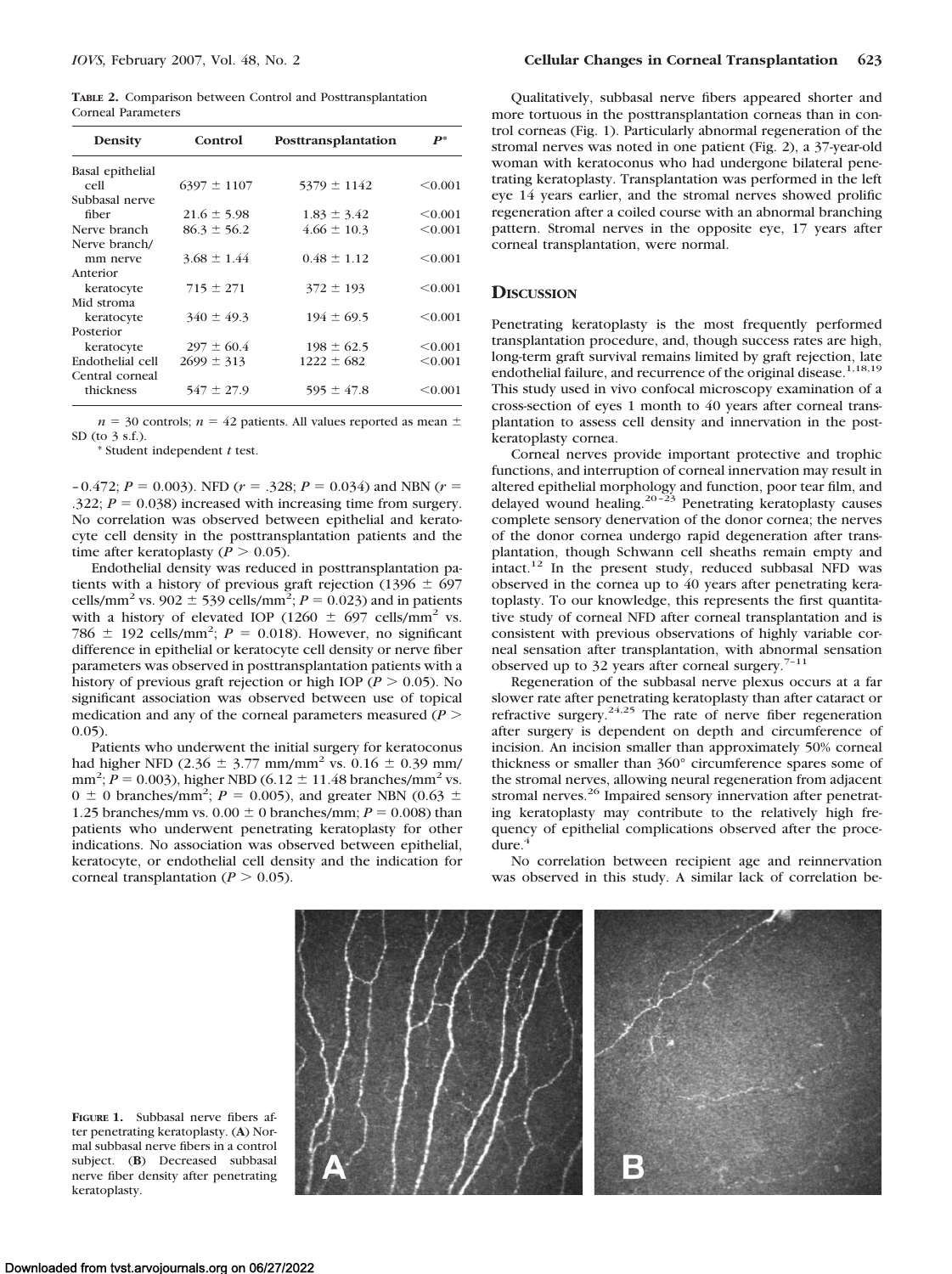

**FIGURE 2.** Abnormal stromal nerve regeneration after keratoplasty. (**A**) Prolific regeneration of corneal stromal nerves in the left eye 14 years after corneal transplantation. (**B**) Normal appearance of a stromal nerve in right eye 17 years after transplantation.

tween return of sensation and recipient age after penetrating keratoplasty was noted in an earlier study of 71 corneas.<sup>1</sup> Others, however, have observed a correlation between age and return of sensation up to 3 years after surgery. Faster return of sensation and nerve regeneration is reported in young rabbits after corneal transplantation, $12.27$  and studies have demonstrated quicker peripheral reinnervation and better nerve morphology in younger animals,<sup>28</sup> possibly because of age-related impairment in Schwann cell–axon interactions. No regeneration of the Schwann cells has been observed in transplanted corneas, and regenerating nerves occupy the empty Schwann cells of the donor cornea.10,12 Theoretically, therefore, donor age may influence reinnervation.

If the subbasal plexus was regenerated, nerve fiber morphology was markedly altered, resulting in increased nerve tortuosity, reduced branching pattern, and shorter nerve length. Qualitative changes in corneal innervation after corneal transplantation, with slow reinnervation and increased nerve tortuosity, have been reported and have also been noted in regenerated corneal nerve fibers after refractive surgery and in the diabetic cornea.<sup>29,30</sup>

Patients who underwent penetrating keratoplasty for keratoconus experienced greater regeneration of the subbasal nerve plexus than patients who underwent surgery for other indications. Although a faster return of corneal sensation after corneal transplantation in patients with preoperative diagnoses of keratoconus has been reported, $27$  other studies have observed no significant difference in recovery of sensation.<sup>7,9,11</sup> After corneal transplantation, corneal nerve regeneration proceeds from the peripheral recipient cornea, through the scar tissue, and into the donor cornea. $10,12$  Hence, it may be that corneal nerve regeneration is dependent on peripheral corneal innervation. Many diseases requiring corneal transplantation, including keratoconus, are associated with abnormal corneal innervation and reduced corneal sensation.<sup>31-35</sup> However, unlike other indications for corneal transplantation in this study, keratoconus is a disease primarily of the central cornea, with relative sparing of the peripheral cornea.<sup>35</sup> In a recent study by Patel and McGhee,<sup>36</sup> in vivo confocal microscopy mapping of the subbasal nerve plexus in keratoconus revealed that though the corneal nerves at the keratoconus cone were markedly disrupted, peripheral innervation remained intact. Perhaps retention of healthy peripheral innervation in keratoconus is responsible for greater regeneration of corneal nerves, as demonstrated in this study. Alternatively, the keratoconus group might have been younger than patients who underwent penetrating keratoplasty for other indications and might have experienced faster corneal nerve regeneration. This study failed,

however, to observe an association between recipient age and nerve regeneration in the transplanted cornea.

The density of the basal corneal epithelium in postkeratoplasty corneas was reduced compared with those in the control group in the present study. Changes in the basal epithelial cell morphology and increased cell area have previously been noted by specular microscopy with the use of a contact lens to view the epithelium. $37$  The high frequency of epithelial complications, particularly in the first year after keratoplasty, suggests abnormal epithelial function, and studies have identified altered epithelial metabolism and barrier function for several years after corneal transplantation.<sup>3,4</sup> No correlation was observed in the present study between time after penetrating keratoplasty and basal epithelial cell density, in contrast to the results of Imre et al.<sup>38</sup> who found a reduction in epithelial cell density between 15 months and 66 months after keratoplasty.

In the present study, keratocyte density was observed to be significantly lower in the posttransplantation corneas than in corneas in the control group. In vivo confocal microscopy has enabled the imaging of keratocytes in living patients, but to date only three published studies have examined keratocyte density after penetrating keratoplasty, with conflicting results.<sup>5,38,39</sup> Bourne et al.<sup>5</sup> showed a reduction in keratocyte density after transplantation at every level of the stroma. Keratocyte density was not reduced with duration of time after transplantation. Conversely, Mikek et al.<sup>39</sup> found no difference in keratocyte density between normal corneas and posttransplantation corneas. Why keratocyte density is reduced in the posttransplantation cornea is unclear. Increased apoptosis has been noted in transplanted corneas, particularly at the wound edge.<sup>40</sup> Donor cells initially persist in the donor cornea but are gradually replaced by host cells, though small subpopulations of donor keratocytes may persist in the cornea up to 5 years after transplantation.<sup>41-43</sup> It is also possible that reduced keratocyte density in the post keratoplasty cornea does not represent true loss of keratocytes but is instead the consequence of either binomial expansion caused by edema (keratocytes are conserved but are distributed in a larger volume) or optical artifact (image quality degraded by edema).

Reduced endothelial cell density in the posttransplantation cornea was identified in this study in correlation with time after keratoplasty, previous rejection episodes, and previous high IOP. In vivo confocal microscopy allows noninvasive imaging of changes in endothelial morphology after transplantation and may confer an advantage over specular microscopy in the imaging of patients with significant corneal edema.<sup>4</sup> The present study tends to support the observations of Bourne et al.,<sup>5,45-47</sup> who illustrated accelerated endothelial cell loss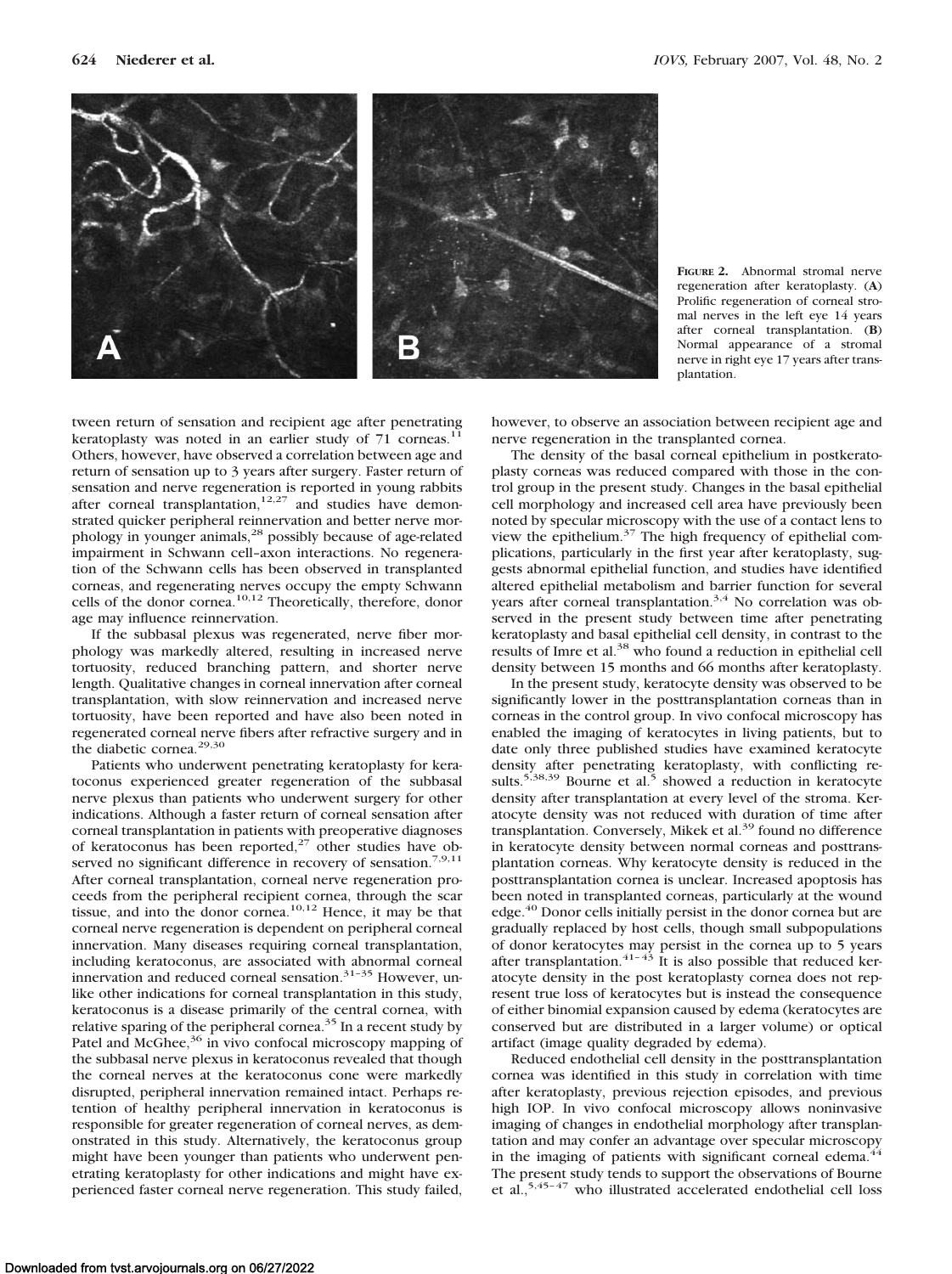over time in postgraft corneas (4.2% per year compared with 0.6% in healthy subjects and 2.5% in patients after cataract surgery). The cause of accelerated endothelial cell loss after penetrating keratoplasty was uncertain. An immunologic mechanism has been suggested, and a study of endothelial cell loss in autologous keratoplasty compared with homologous keratoplasty showed lower endothelial cell loss in the autologous transplants.48 Furthermore, long-term increases in aqueous flare have been noted after keratoplasty, suggesting chronic, subclinical inflammation.<sup>49</sup> However, light and electron microscopy study of late endothelial failure provides no evidence of immunologic reaction,<sup>50</sup> and immunologic reaction alone does not explain why accelerated loss of endothelial cells is also observed, albeit to a lesser extent, in eyes after cataract surgery.<sup>5</sup>

This study noted a correlation between endothelial cell density and central corneal thickness. Despite this association, however, many grafts with profoundly reduced endothelial cell densities retain graft clarity and function, possibly because of the concurrent reduction in intercellular spaces associated with larger cell areas.<sup>6</sup> Patients who experienced previous corneal graft rejection had lower endothelial counts than those with no history of graft rejection. Corneal graft rejection has been associated with loss of endothelial cells,  $43,51$  but the degree of endothelial cell loss after graft rejection may be increased in older recipients and with delay in diagnosis.<sup>51</sup>

BCVA was associated with astigmatism, but no correlation was observed between BCVA and cell or innervation density. However, this was a cross-sectional study representing a wide range of visual acuity and time after penetrating keratoplasty. The role, if any, of cell density and cell reflectivity on BCVA might be further explored in a longitudinal study of corneal transplantation.

In conclusion, in vivo confocal microscopy offers exciting insight into microstructural changes in the posttransplantation cornea. This study highlights a profound reduction in cell density at every level of the transplanted cornea and alterations to the subbasal plexus that are still apparent up to 40 years after penetrating keratoplasty, which may have important implications for corneal wound healing and the health of the transplanted cornea. Further longitudinal studies are necessary to investigate the role of these alterations in graft survival, visual acuity, and postoperative complications.

#### *References*

- 1. Waldock A, Cook SD. Corneal transplantation: how successful are we? *Br J Ophthalmol*. 2000;84:813– 815.
- 2. Patel HY, Ormonde S, Brookes N, et al. The New Zealand National Eye Bank: assessment of survival and visual outcome one year following corneal transplantation, 1993–2001. *Cornea*. In press.
- 3. Vannas A, Holden BA, Sweeney DF. Epithelial metabolism of the corneal graft is abnormal. *Br J Ophthalmol*. 1987;71:593–597.
- 4. Feiz V, Mannis MJ, Kandavel G, et al. Surface keratopathy after penetrating keratoplasty. *Trans Am Ophthalmol Soc*. 2001;99: 159 –168; discussion 68 –70.
- 5. Bourne WM. Cellular changes in transplanted human corneas. *Cornea*. 2001;20:560 –569.
- 6. Bourne WM, Brubaker RF. Decreased endothelial permeability in transplanted corneas. *Am J Ophthalmol*. 1983;96:362–367.
- 7. Rao GN, John T, Ishida N, Aquavella JV. Recovery of corneal sensitivity in grafts following penetrating keratoplasty. *Ophthalmology*. 1985;92:1408 –1411.
- 8. Ruben M, Colebrook E. Keratoplasty sensitivity. *Br J Ophthalmol*. 1979;63:265–267.
- 9. Mathers WD, Jester JV, Lemp MA. Return of human corneal sensitivity after penetrating keratoplasty. *Arch Ophthalmol*. 1988;106: 210 –211.
- 10. Escapini H. Nerve changes in the human corneal graft. *AMA Arch Ophthalmol*. 1955;53:229 –235.
- 11. Tugal Tutkun I, Akarcay K, Kozer Bilgin L, et al. Corneal sensitivity after penetrating keratoplasty. *Eur J Ophthalmol*. 1993;3:66 –70.
- 12. Rexed U. Nerve regeneration in corneal grafts in the rabbit. *Br J Ophthalmol*. 1951;35:89 –97.
- 13. Bourges JL, Savoldelli M, Dighiero P, et al. Recurrence of keratoconus characteristics: a clinical and histologic follow-up analysis of donor grafts. *Ophthalmology*. 2003;110:1920 –1925.
- 14. Tervo T, Vannas A, Tervo K, Holden BA. Histochemical evidence of limited reinnervation of human corneal grafts. *Acta Ophthalmol (Copenh)*. 1985;63:207–214.
- 15. Cavanagh HD, Petroll WM, Alizadeh H, et al. Clinical and diagnostic use of in vivo confocal microscopy in patients with corneal disease. *Ophthalmology*. 1993;100:1444 –1454.
- 16. Alldredge OC, Krachmer JH. Clinical types of corneal transplant rejection: their manifestations, frequency, preoperative correlates, and treatment. *Arch Ophthalmol*. 1981;99:599 – 604.
- 17. Bland JM, Altman DG. Statistical methods for assessing agreement between two methods of clinical measurement. *Lancet*. 1986;1: 307–310.
- 18. Wilson SE, Kaufman HE. Graft failure after penetrating keratoplasty. *Surv Ophthalmol*. 1990;34:325–356.
- 19. Marcon AS, Cohen EJ, Rapuano CJ, Laibson PR. Recurrence of corneal stromal dystrophies after penetrating keratoplasty. *Cornea*. 2003;22:19 –21.
- 20. Rozsa AJ, Beuerman RW. Density and organization of free nerve endings in the corneal epithelium of the rabbit. *Pain*. 1982;14: 105–120.
- 21. Beuerman RW, Schimmelpfennig B. Sensory denervation of the rabbit cornea affects epithelial properties. *Exp Neurol*. 1980;69: 196 –201.
- 22. Gilbard JP, Rossi SR. Tear film and ocular surface changes in a rabbit model of neurotrophic keratitis. *Ophthalmology*. 1990;97: 308 –312.
- 23. Araki K, Ohashi Y, Kinoshita S, et al. Epithelial wound healing in the denervated cornea. *Curr Eye Res*. 1994;13:203–211.
- 24. Kohlhaas M. Corneal sensation after cataract and refractive surgery. *J Cataract Refract Surg*. 1998;24:1399 –1409.
- 25. Linna TU, Vesaluoma MH, Perez-Santonja JJ, et al. Effect of myopic LASIK on corneal sensitivity and morphology of subbasal nerves. *Invest Ophthalmol Vis Sci*. 2000;41:393–397.
- 26. Chang-Ling T, Vannas A, Holden BA, O'Leary DJ. Incision depth affects the recovery of corneal sensitivity and neural regeneration in the cat. *Invest Ophthalmol Vis Sci*. 1990;31:1533–1541.
- 27. Richter A, Slowik C, Somodi S, et al. Corneal reinnervation following penetrating keratoplasty—correlation of esthesiometry and confocal microscopy. *Ger J Ophthalmol*. 1996;5:513–517.
- 28. Kawabuchi M, Chongjian Z, Islam AT, et al. The effect of aging on the morphological nerve changes during muscle reinnervation after nerve crush. *Restor Neurol Neurosci*. 1998;13:117–127.
- 29. Linna T, Tervo T. Real-time confocal microscopic observations on human corneal nerves and wound healing after excimer laser photorefractive keratectomy. *Curr Eye Res*. 1997;16:640 – 649.
- 30. Kallinikos P, Berhanu M, O'Donnell C, et al. Corneal nerve tortuosity in diabetic patients with neuropathy. *Invest Ophthalmol Vis Sci*. 2004;45:418 – 422.
- 31. Grupcheva CN, Malik TY, Craig JP, et al. Microstructural assessment of rare corneal dystrophies using real-time in vivo confocal microscopy. *Clin Exp Ophthalmol*. 2001;29:281–285.
- 32. Grupcheva CN, Chew GS, Edwards M, et al. Imaging posterior polymorphous corneal dystrophy by in vivo confocal microscopy. *Clin Exp Ophthalmol*. 2001;29:256 –259.
- 33. Adamis AP, Filatov V, Tripathi BJ, Tripathi RC. Fuchs' endothelial dystrophy of the cornea. *Surv Ophthalmol*. 1993;38:149 –168.
- 34. Zabala M, Archila EA. Corneal sensitivity and topogometry in keratoconus. *CLAO J*. 1988;14:210 –212.
- 35. Brookes NH, Loh IP, Clover GM, et al. Involvement of corneal nerves in the progression of keratoconus. *Exp Eye Res*. 2003;77: 515–524.
- 36. Patel DV, McGhee CNJ. Mapping the corneal subbasal nerve plexus in keratoconus by in vivo laser scanning confocal microscopy. *Invest Ophthalmol Vis Sci*. 2006;47:1348 –1351.